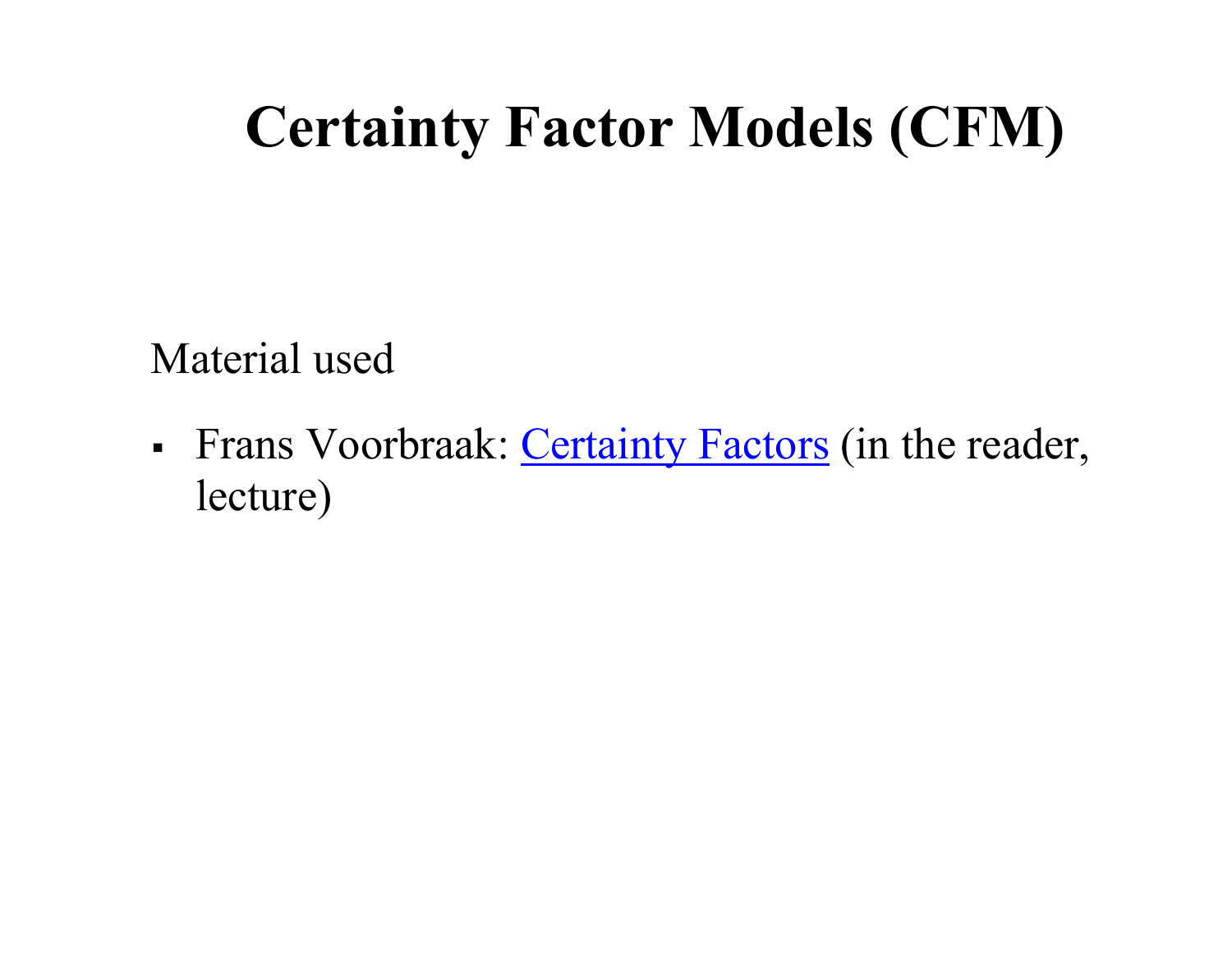# **Methods for Dealing with Uncertainty**

• **1. Numeric Methods** 

- *Bayesian Model*
- *Certainty Factor Model*
- *Dempster Shafer Theory*
- *Possibility Theory*
- **2. Fuzzy Logic**
- **3. Non Monotonic Logic**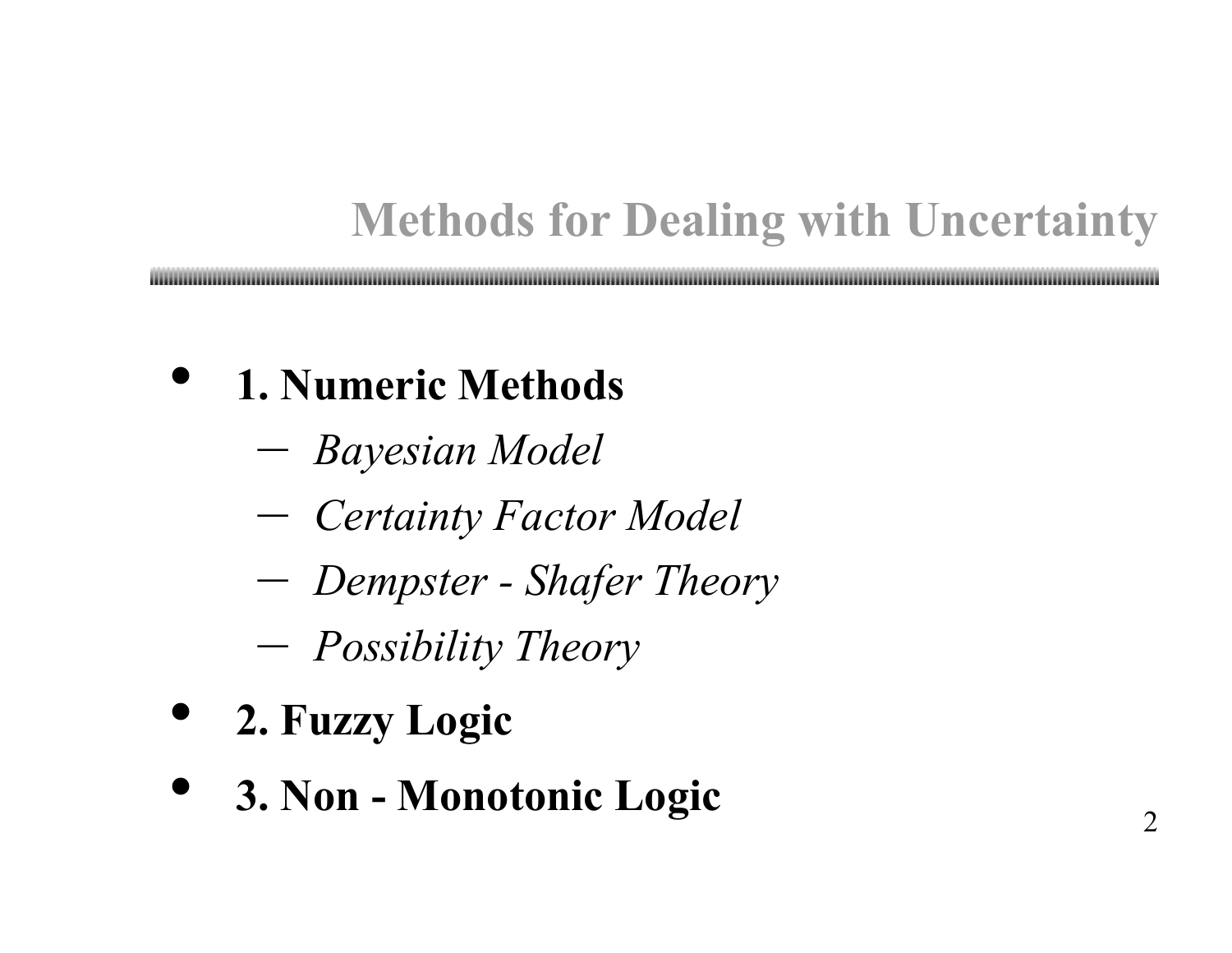- A Certainty Factor is a numerical value that expresses the extent to which, based on a given set of evidence, we should accept a given conclusion. A Certainty Factor or CF with a value of 1 indicates total belief, whereas a CF with a value of -1 indicates total disbelief.
- In a system that uses CFs, the rules must be so structured that any given rule either adds to belief in a given conclusion or adds to disbelief.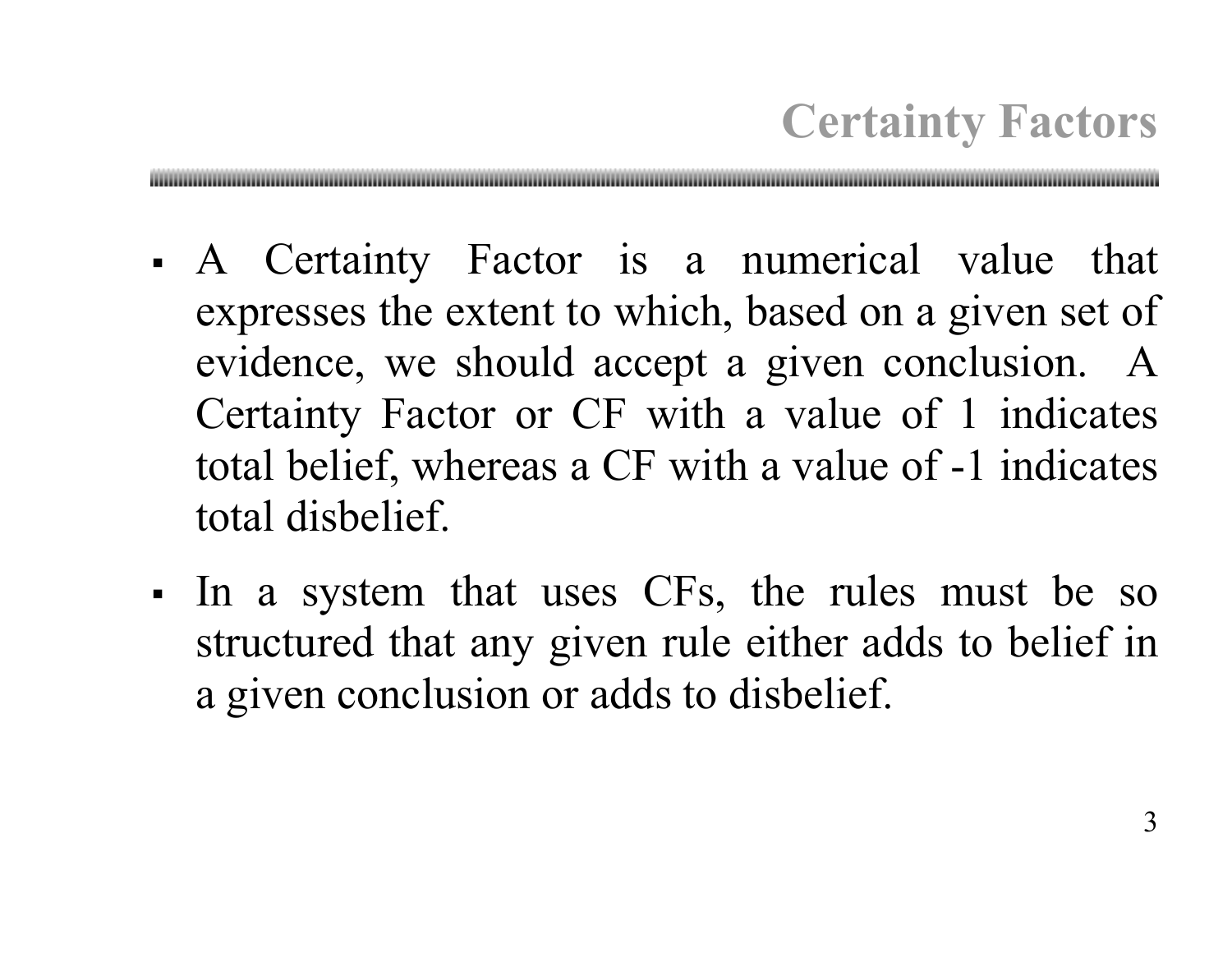#### **Elementary illustration**

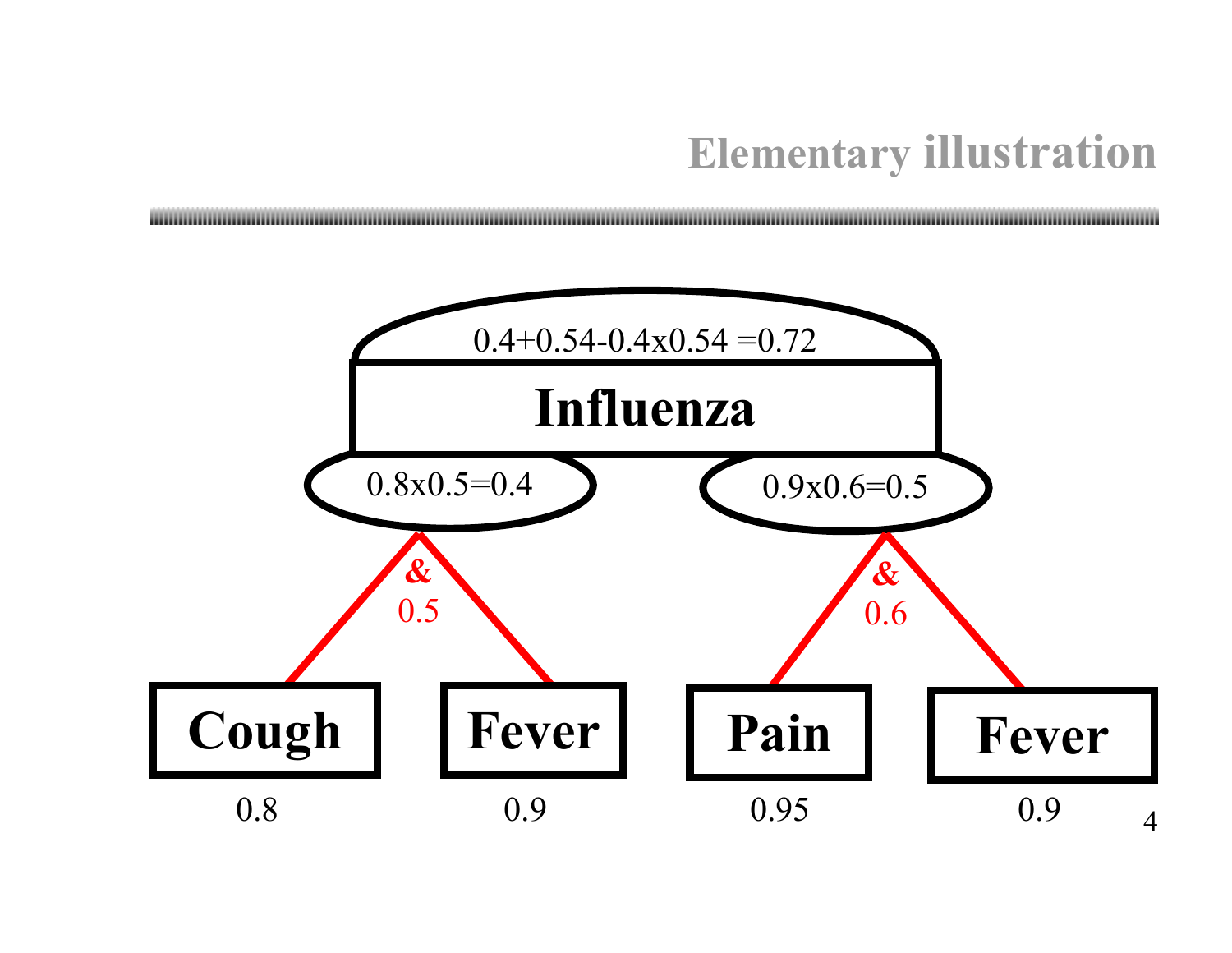# **General characteristics of the CFM**

- Developed for the rule-based expert system MYCIN
- Very simple model specifically aimed at use with rule-based systems
- Much used in practice, since rule-based systems are still popular
- To some degree successfull
- Heavily criticised because of lack of theoretical justification
- Now facing heavy competition from Bayesian Networks (as is the rule-based formalism)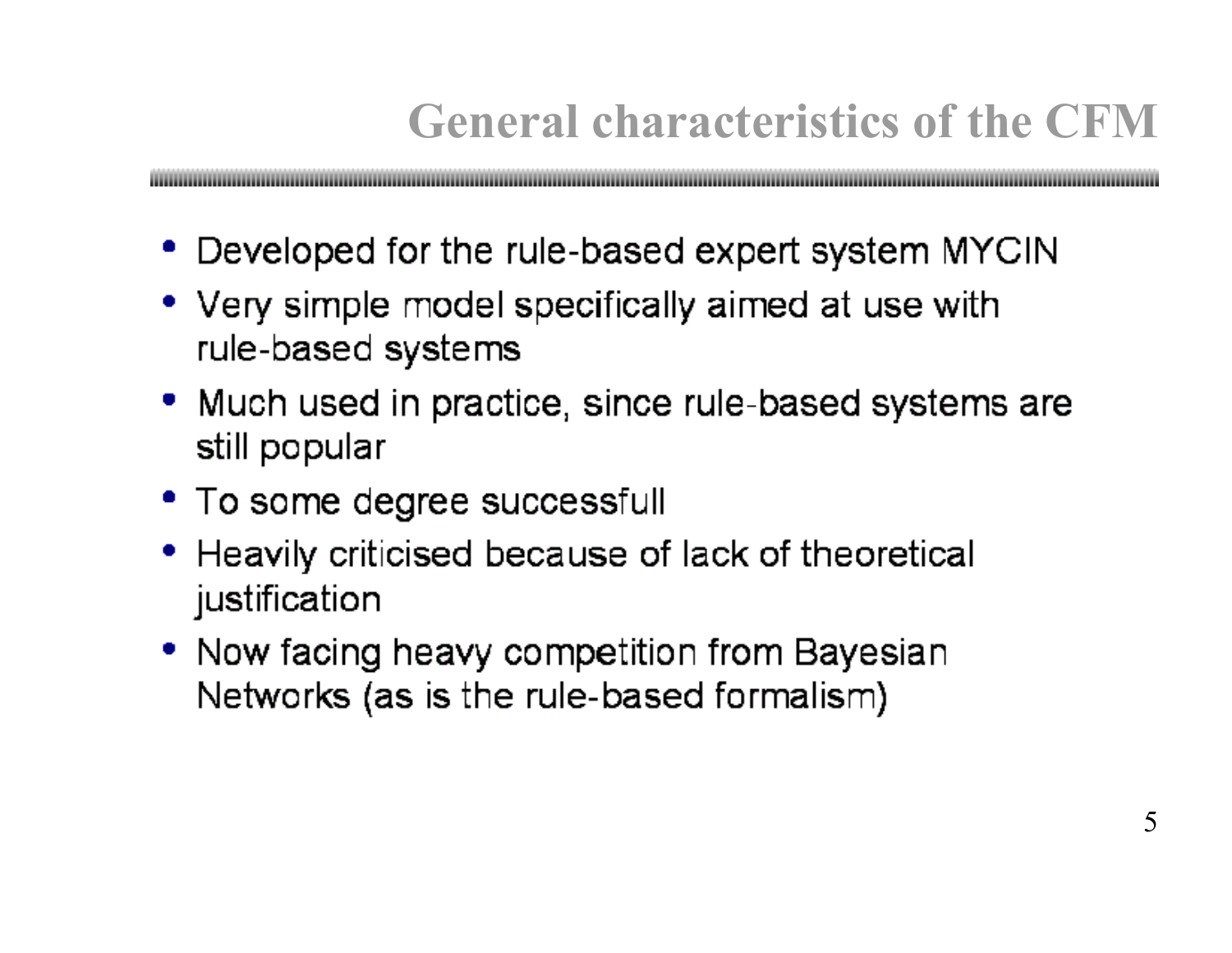# **Certainty Theory**

- Representing uncertain evidence (facts)
- Representing uncertain rules
- Combining evidence from multiple sources eg. IF A and B THEN  $X$  [CF= 0.8] IF C THEN X [CF=0.7] What is the certainty of  $X$ ? (given the CFs of  $A, B, C$ )

- $-1 \le C_F \le 1$
- Users provide CFs for specific facts; Experts provide CFs for rules
- Explanation of CFs in terms of Probabilities?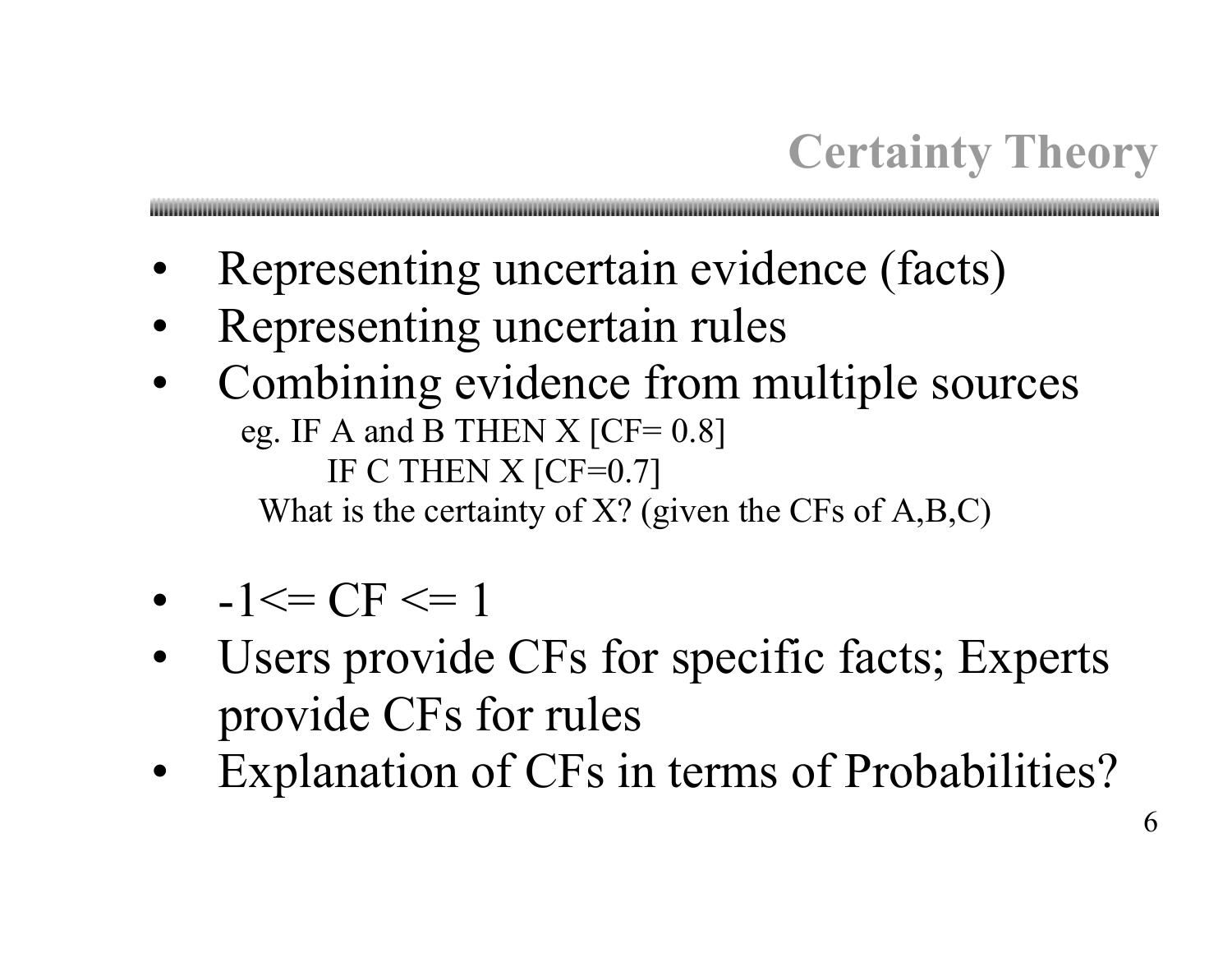#### **Some notations**

- $CF(A)$  CF of a uncertain evidence
- CF(IF A THEN B) CF of a rule also  $CF(A \rightarrow B)$
- CF(X|R) CF of X given the rules in the set  $R$  (+ required facts) X is a non-initial fact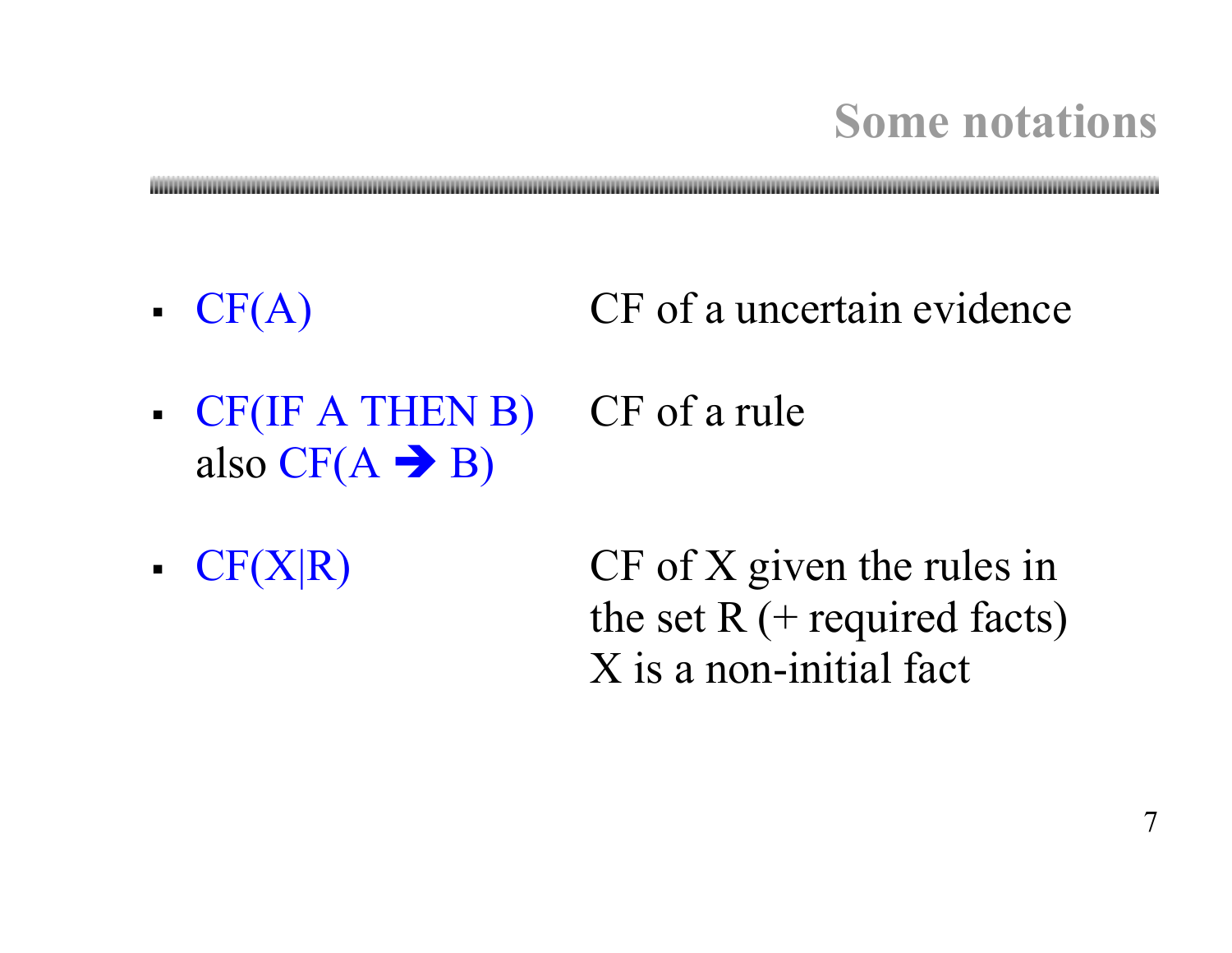#### **Inference network**



ALL branches leading to G are needed to determine its CF!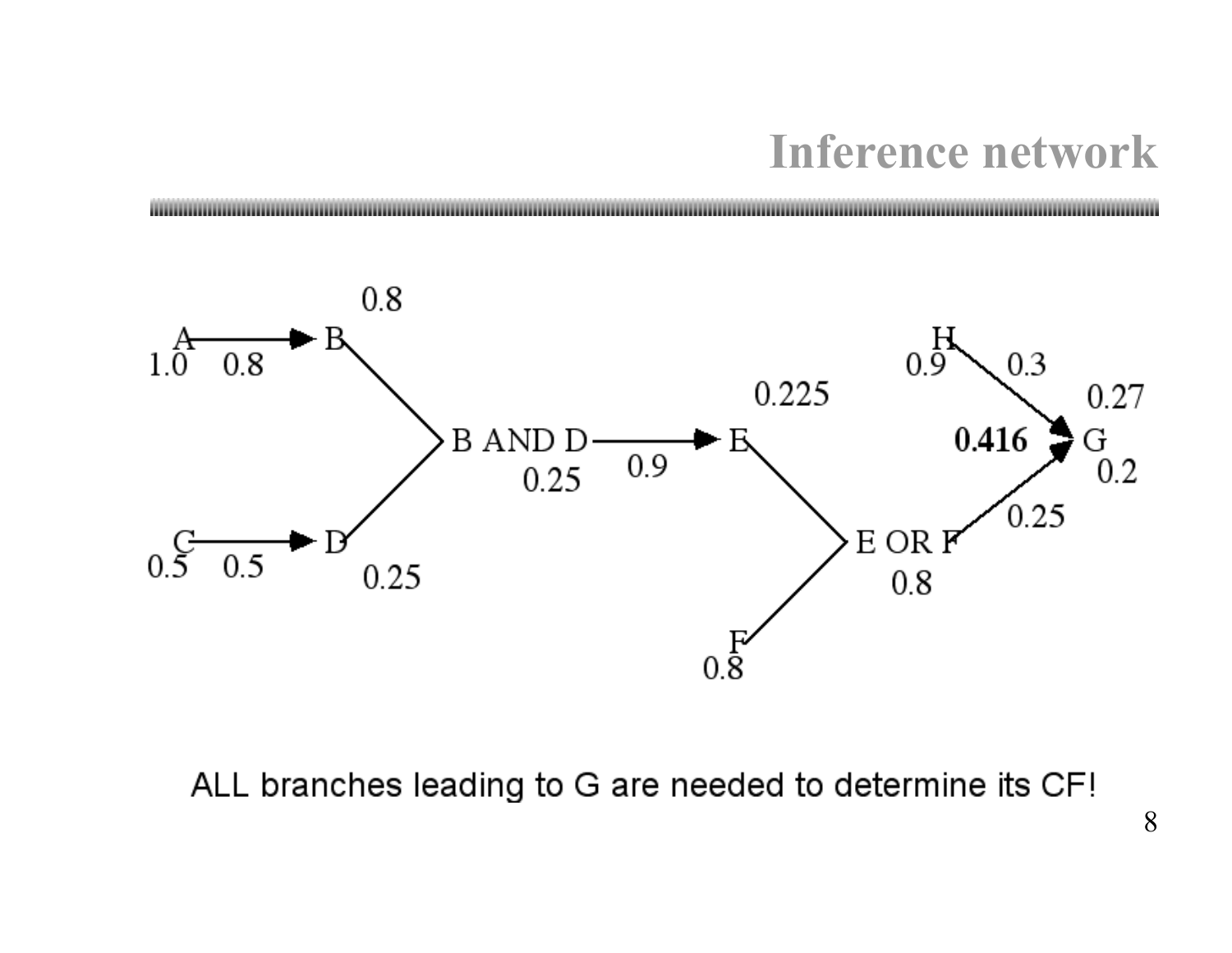$CF(B) = CF(A)*CF(IF A THEN B) = 1*.8 = .8$  $CF(D) = CF(C)*CF(IF C THEN D) = .5*.5 = .25$  $CF(B&D) = min(CF(B), CF(D)) = min(.8,.25) = .25$  $CF(E) = CF(B&D)*CF(IF B&D THEN E) = .25*.9 = .225$  $CF(E \t{OR F}) = max(CF(E), CF(F)) = max(.225, .8) = .8$  $CF(G | {IF E OR F THEN G}) =$ CF(E OR F)\*CF(IF E OR F THEN G) =  $.8$ \* 25 = .2  $CF(G | {IF H THEN G}) =$  $CF(H)$ \*CF(IF H THEN G) = .9\*.3 = .27  $CF(G) = CF(G | {IF E OR F THEN G, IF H THEN G}) =$  $2 + 27 - 2 \times 27 = 416$ 

**Calculations**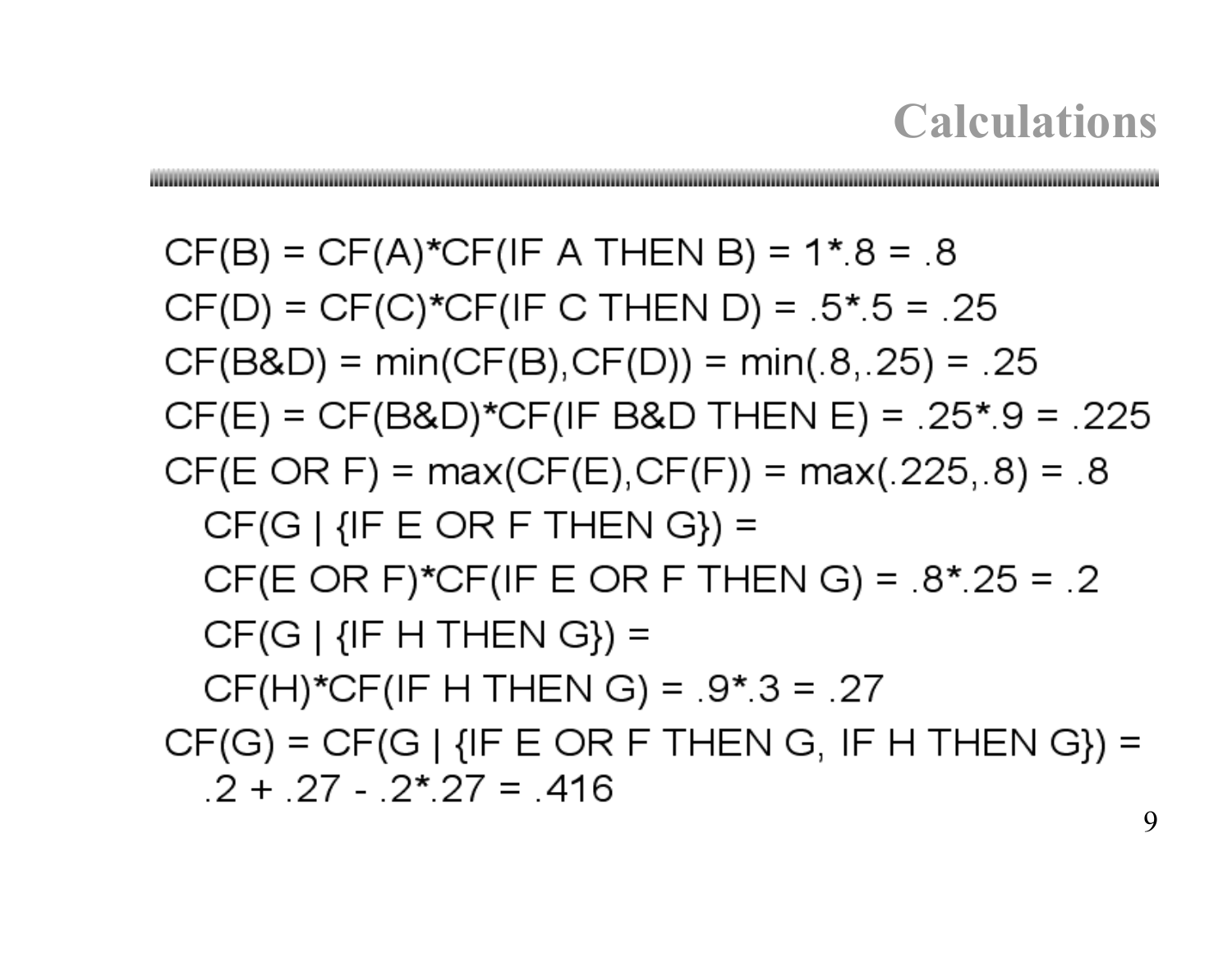## **Propagation rules**

$$
CF(A \land B) = min(CF(A), CF(B))
$$
  
CF(A \lor B) = max(CF(A), CF(B))  
CF(B | {IF A THEN B}) = CF(A THEN B)\*max(0, CF(A))

If  $CF(B | R) = x$ ,  $CF(B | S) = y$ , and R and S have no rules in common and are both non-empty, then

$$
CF(B | R \cup S) = \begin{cases} x+y-xy & \text{if } x > 0, y > 0 \\ x+y+xy & \text{if } x < 0, y < 0 \\ \frac{x+y}{1-\min\{|x|,|y|\}} & \text{otherwise} \end{cases}
$$

r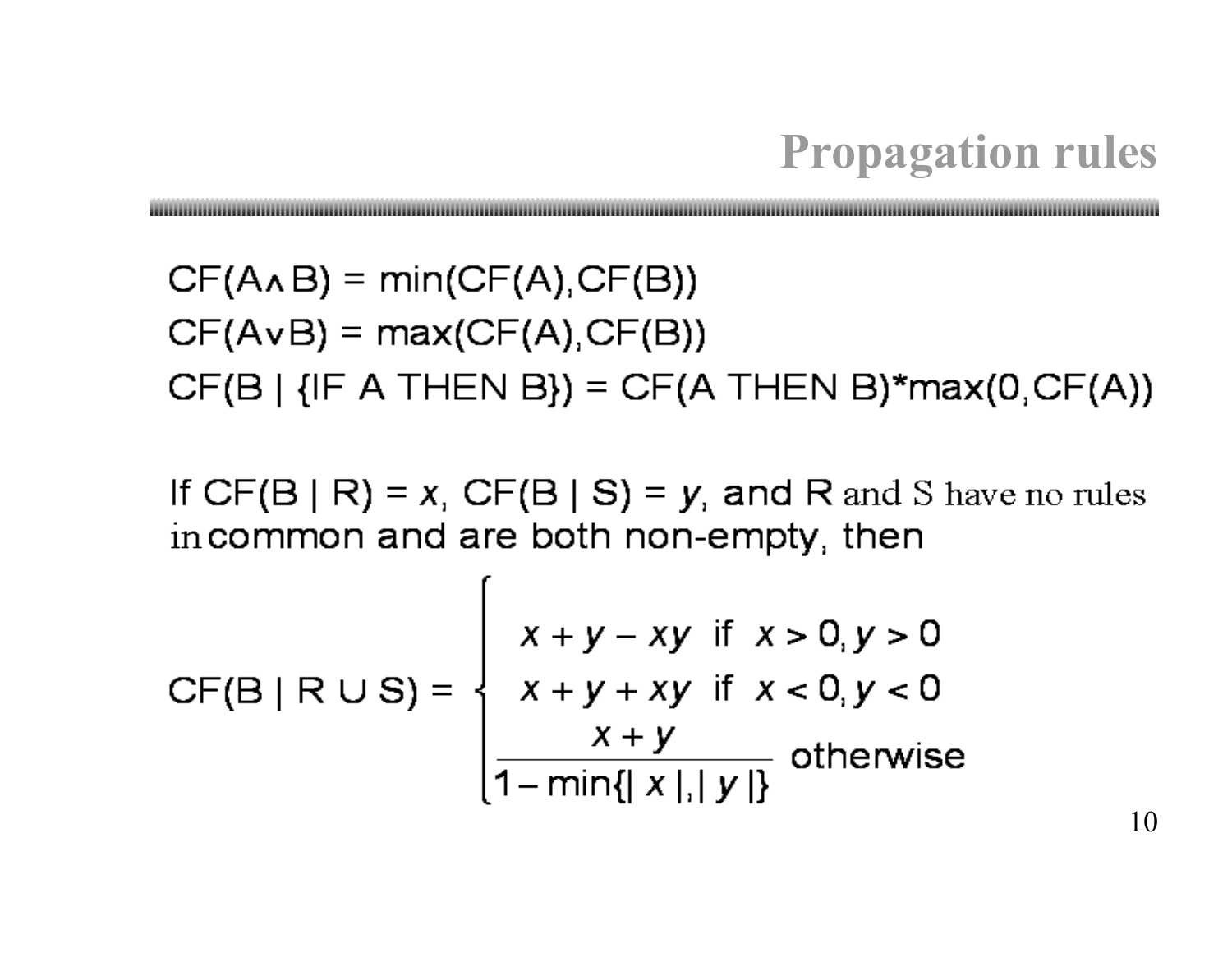#### **Motivation of the combination rules**

• Antecedent pooling: from fuzzy logic

- Serial combination: the factor  $max(0, CF(A))$  avoids that evidence against A can have an effect on the certainty of B through  $A \rightarrow B$
- The parallel combination function *f* is an improved version of the following combination function which was originally used:

$$
g(x, y) = \begin{cases} x + y - xy & \text{if } x, y > 0 \\ x + y + xy & \text{if } x, y < 0 \\ x + y & \text{otherwise,} \end{cases}
$$

(note that it is undefined for  $x = 1$ ,  $y=-1$ , and for  $x = -1$ ,  $y=1$ )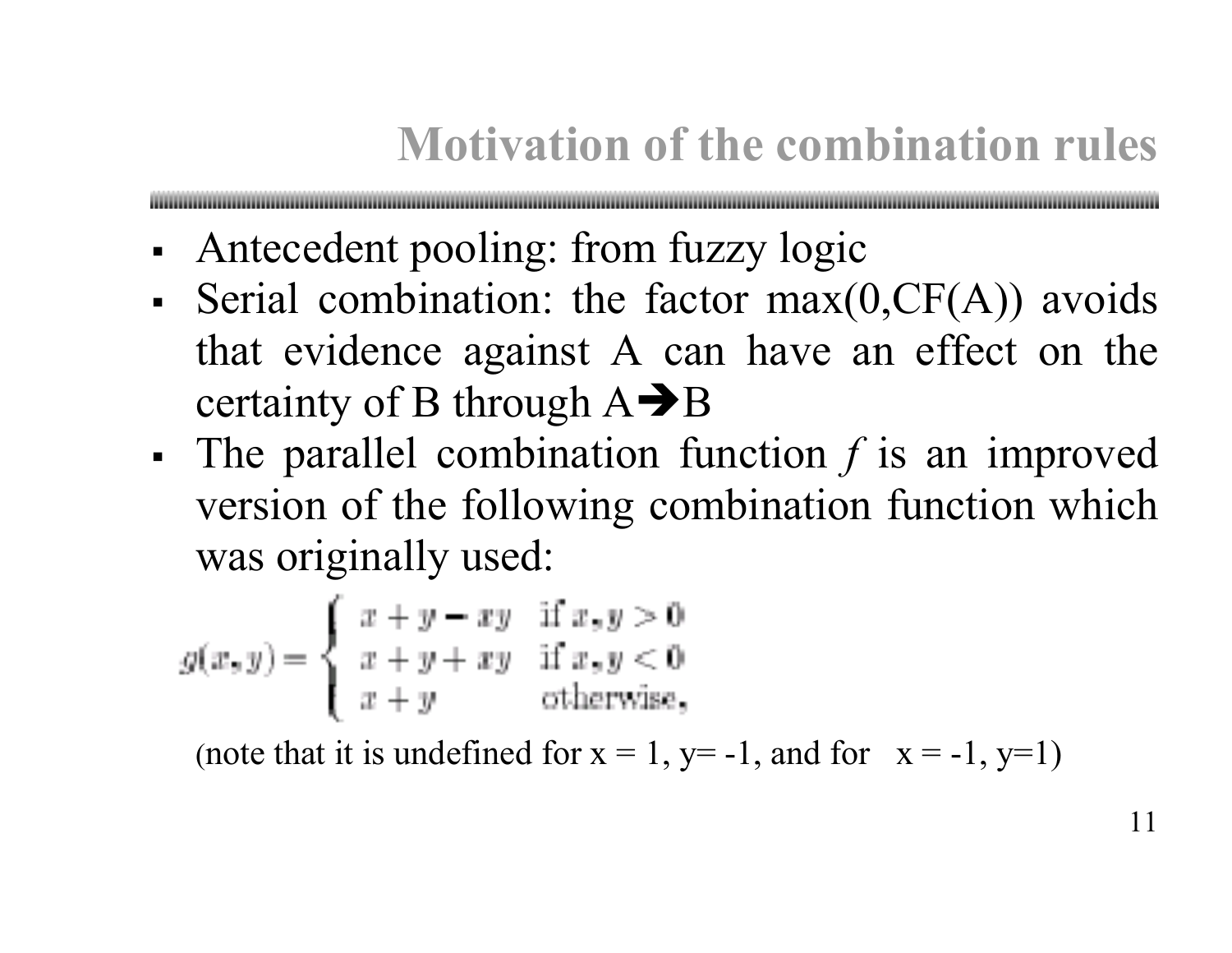## **Illustrating example**

R1: IF weatherman says it will rain THEN it will rain CF 0.8 R2: IF farmer says it will rain THEN it will rain CF 0.8 Case (a): Weatherman and farmer are certain in rain  $CF(E_1) = CF(E_2) = 1.0$  $CF(H, E_1) = CF(E_1) * CF(Rule_1) = 1.0 * 0.8 = 0.8$  $CF(H, E_2) = CF(E_2) * CF(Rule_2) = 1.0 * 0.8 = 0.8$  $CF_{\text{combine}}(CF_1, CF_2) = CF_1 + CF_2(1 - CF_1) = 0.8 + 0.8(1 - 0.8) =$ 0.96

CF of a hypothesis which is supported by more than one rule, can be incrementally increased by supporting evidence from both rules.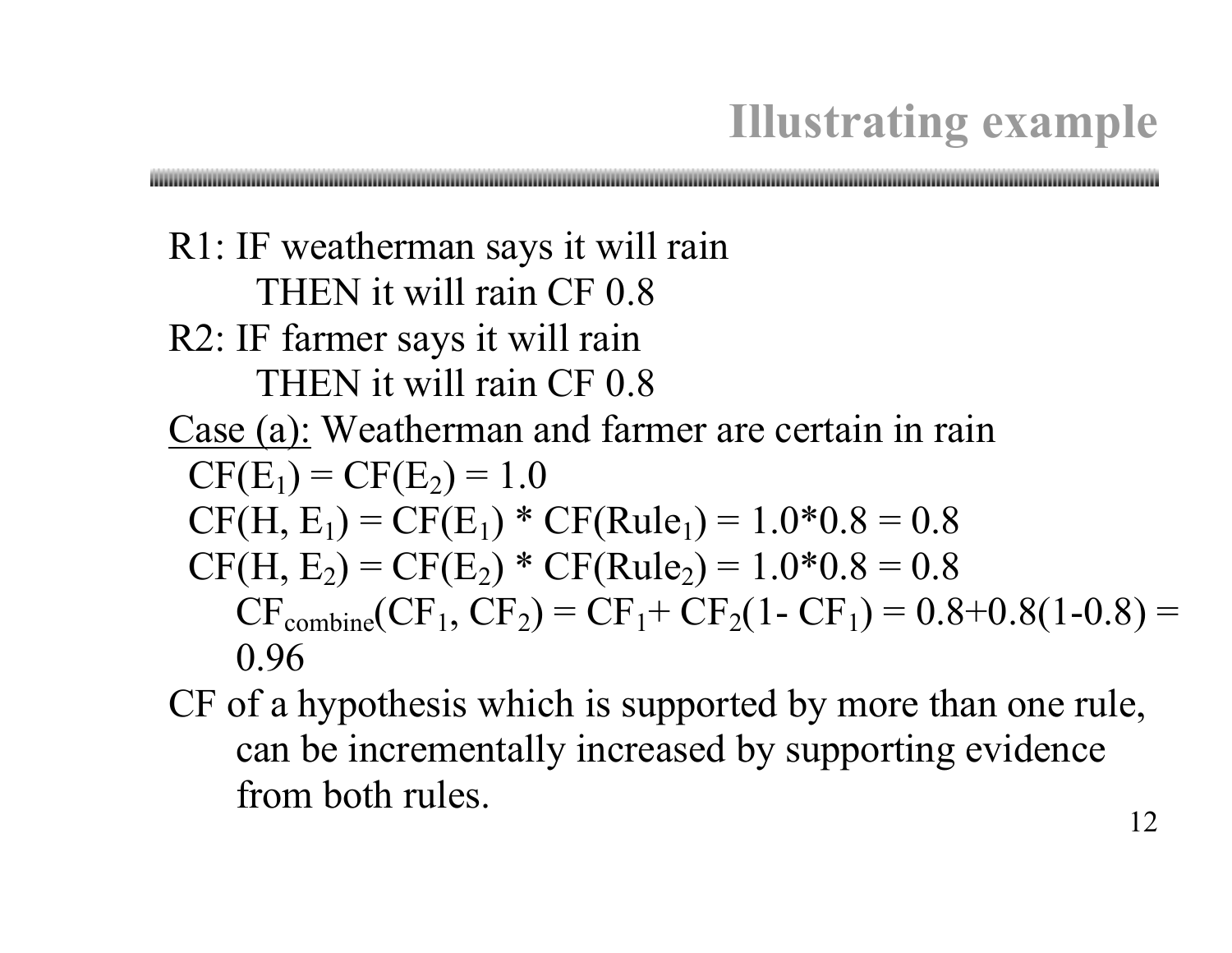#### **Illustrating example, continued**

Case (b):Weatherman certain in rain, farmer almost certain in no rain  $CF(E_1) = 1, CF(E_2) = -0.99$  $CF_1 = 0.8$ ,  $CF_2 = -0.792$  $CF_{\text{combine}}(CF_1, CF_2) = (0.8 + (-0.792)) / (1 - \min(0.8,$  $(0.792)$ } = 0.04

Case (c): Incremental decrease in certainty from more than one source of disconfirming evidence  $CF_{\text{combine}}(CF_1, CF_2, CF_3, \ldots) = 0.999 = CF_{\text{old}}$ Single piece of disconfirming evidence  $CF<sub>new</sub> = -0.8$  $Cf_{combine} = (0.999 - 0.8) / (1 - 0.8) = 0.995$ Single piece of disconfirming evidence does not have a major impact on many pieces of confirming evidence.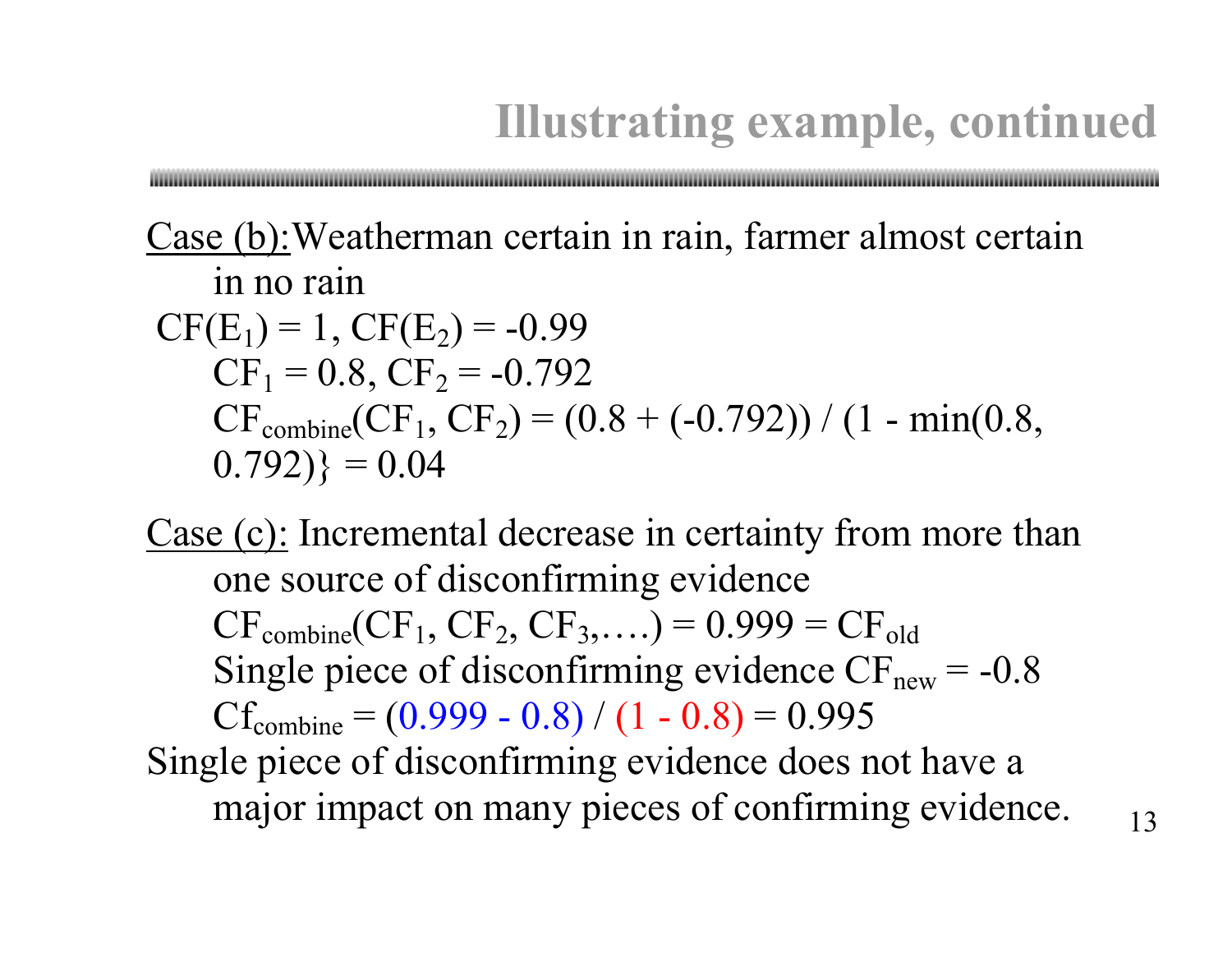## **Problems with CFs**

#### $CF(AvB)$  is (close to) 1 if and only if  $CF(A)$  is (close to) 1 or  $CF(B)$  is (close to) 1.

Being (almost) certain that FC Barcelona or Manchester United will win the Champions League does not imply having strong beliefs about which of the two teams will win!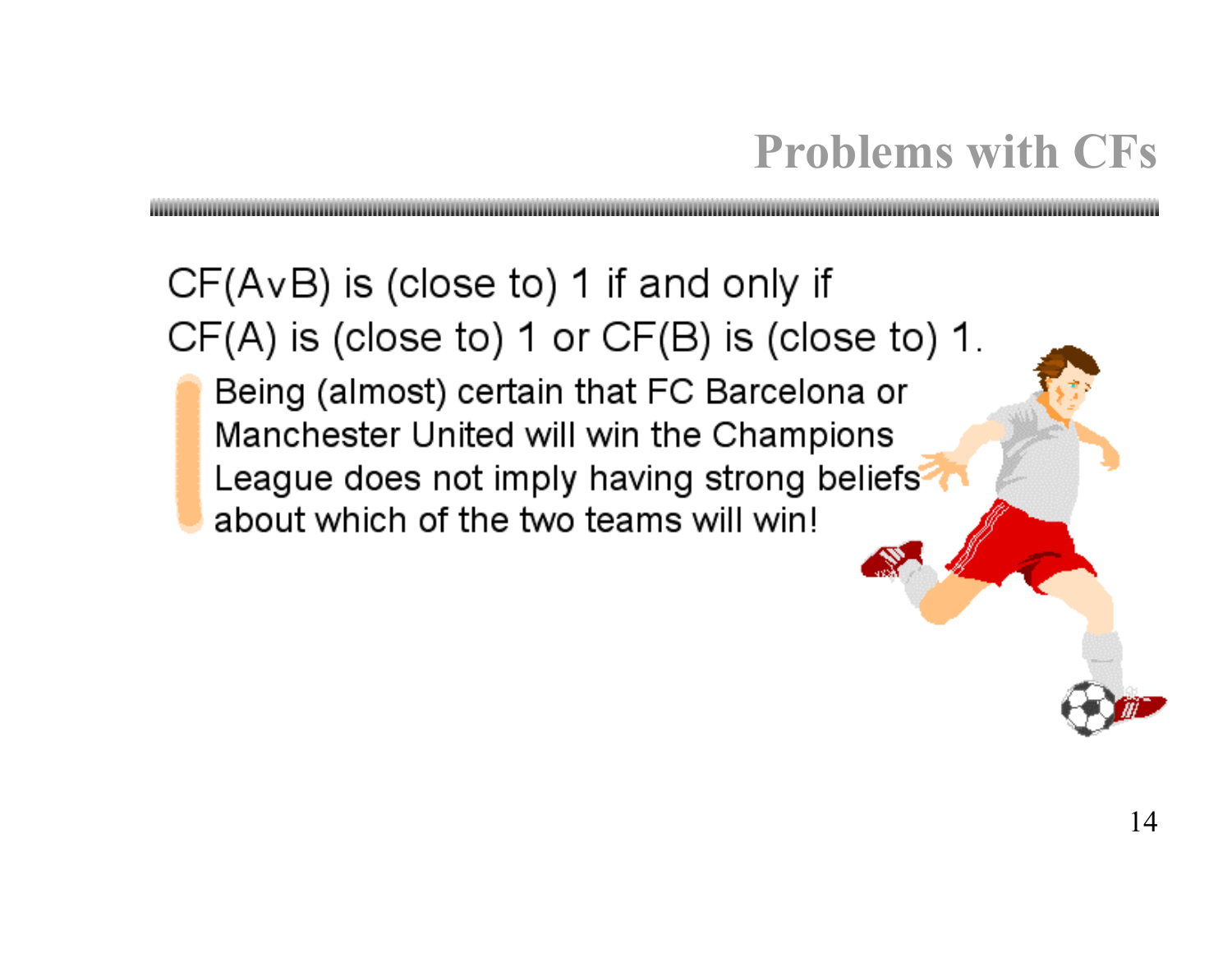Assume CF(A) = 0.4, CF(B1) = 0.3, CF(B2) = 0.6

Rule Base 1: {IF A^ (B1vB2) THEN C (1.0)}  $\overrightarrow{\sum}$  CF(C) = min(0.4, max(0.3, 0.6)) = 0.4

Rule Base 2: {IF A AB1 THEN C (1.0), IF A AB2 THEN C (1.0)}  $\sum$  CF(C) = 0.3 + 0.4 - 0.3\*0.4 = 0.58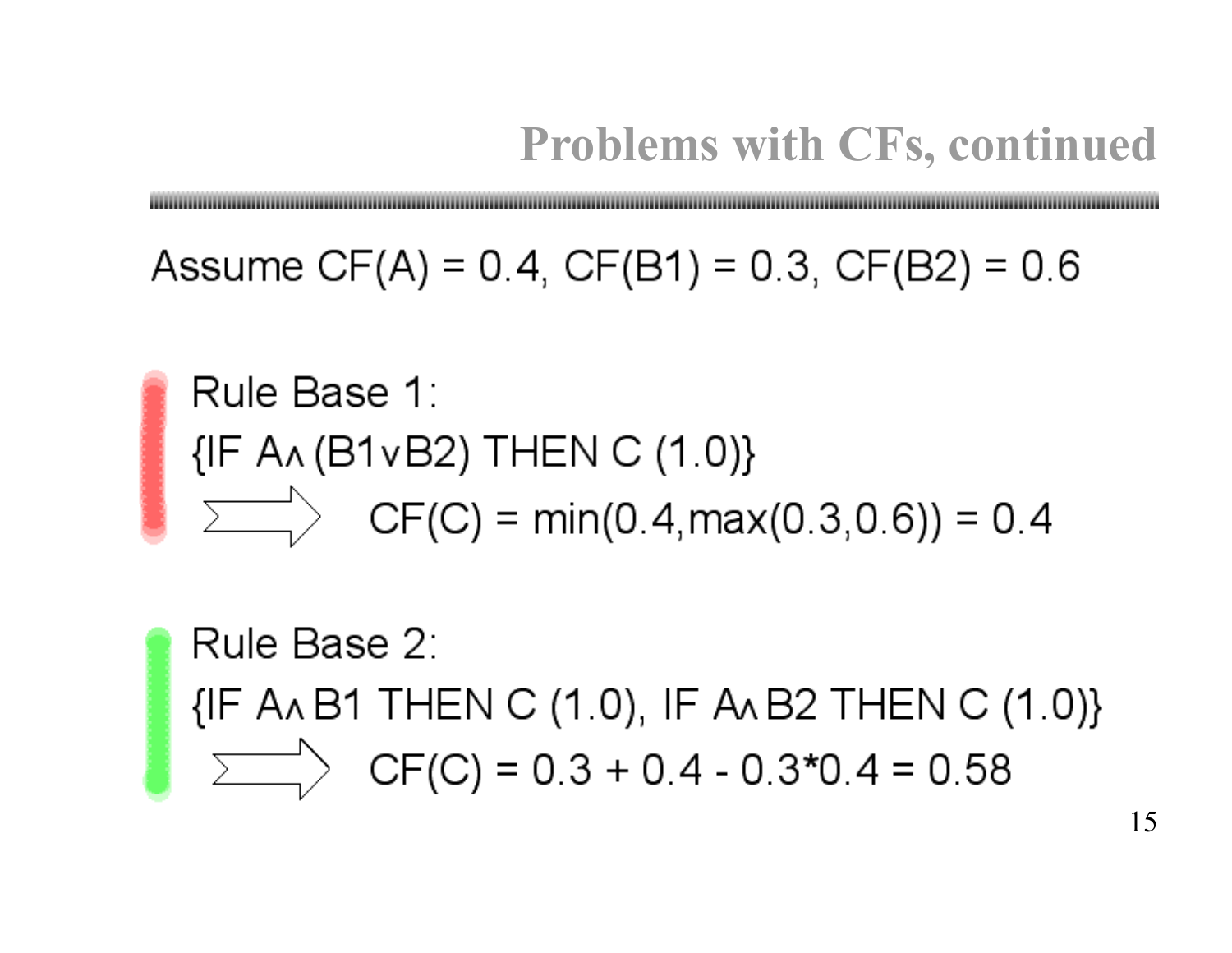Suppose a domain expert believes with 70 % certainty that *gram positive cocci growing in chains* are *streptococci*.

What is an appropriate measure of belief to represent this knowledge?

 $MB(E \rightarrow H) = P(H|E)$  ??

Problem: MB(E  $\rightarrow$ H) = 0.7, then MB(E  $\rightarrow \sim$ H) = 0.3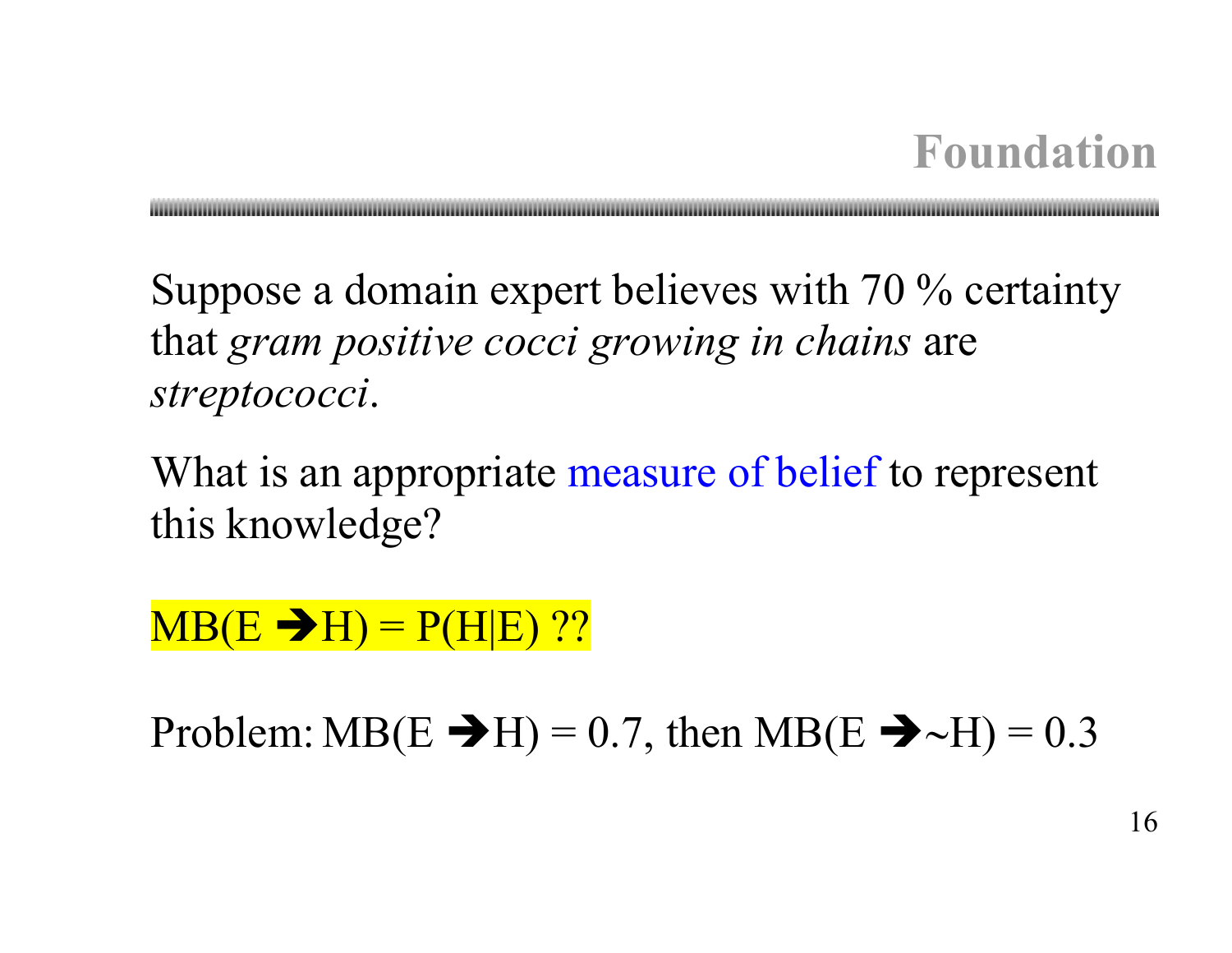The Measure of Belief (MB) is a number that reflects the measure of **increased** belief in a hypothesis <sup>H</sup> based on evidence E. (Shortliffe & Buchanan)

$$
MB(E \blacktriangleright H) = \begin{cases} 1 & \text{if } P(H) = 1 \\ \frac{P(H \mid E) - P(H)}{1 - P(H)} & \text{if } P(H \mid E) \\ 0 & \text{otherwise} \end{cases}
$$

 $CF(E\rightarrow H) = MB(E\rightarrow H) - MB(E\rightarrow \sim H)$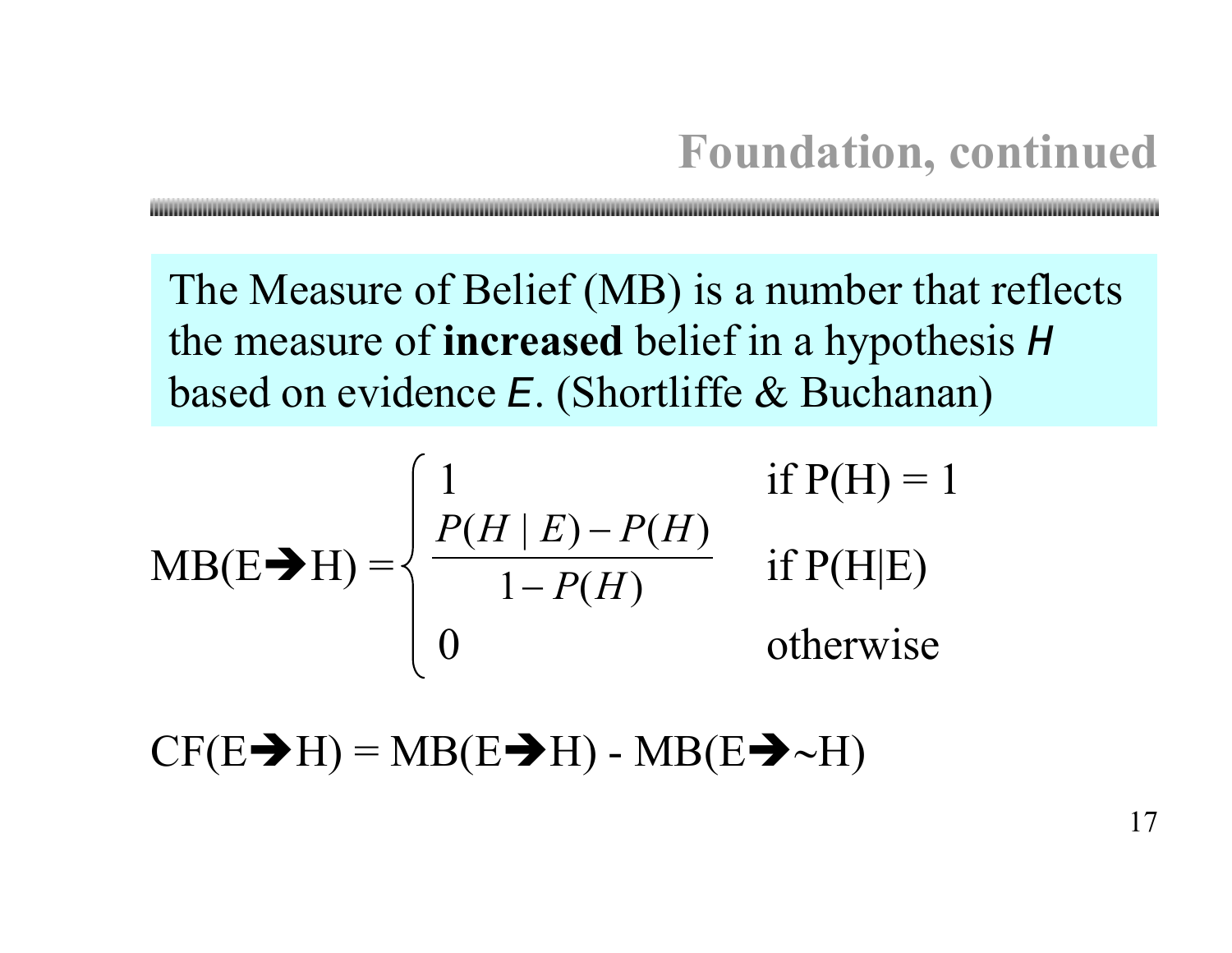Obvious consequence:

$$
CF_P[E \longrightarrow H] = \begin{cases} 1 & \text{if } P(H) = 1 \\ \frac{P(H|E) - P(H)}{1 - P(H)} & \text{if } P(H|E) \ge P(H) \notin \{0, 1\} \\ \frac{P(H|E) - P(H)}{P(H)} & \text{if } P(H|E) \le P(H) \notin \{0, 1\} \\ -1 & \text{if } P(H) = 0. \end{cases}
$$

So far, CF<sub>P</sub> is only defined for rules. In order to apply it to facts we can define  $CF_P(A) = CF_P(e \rightarrow A)$  where e is the external evidence available to the user.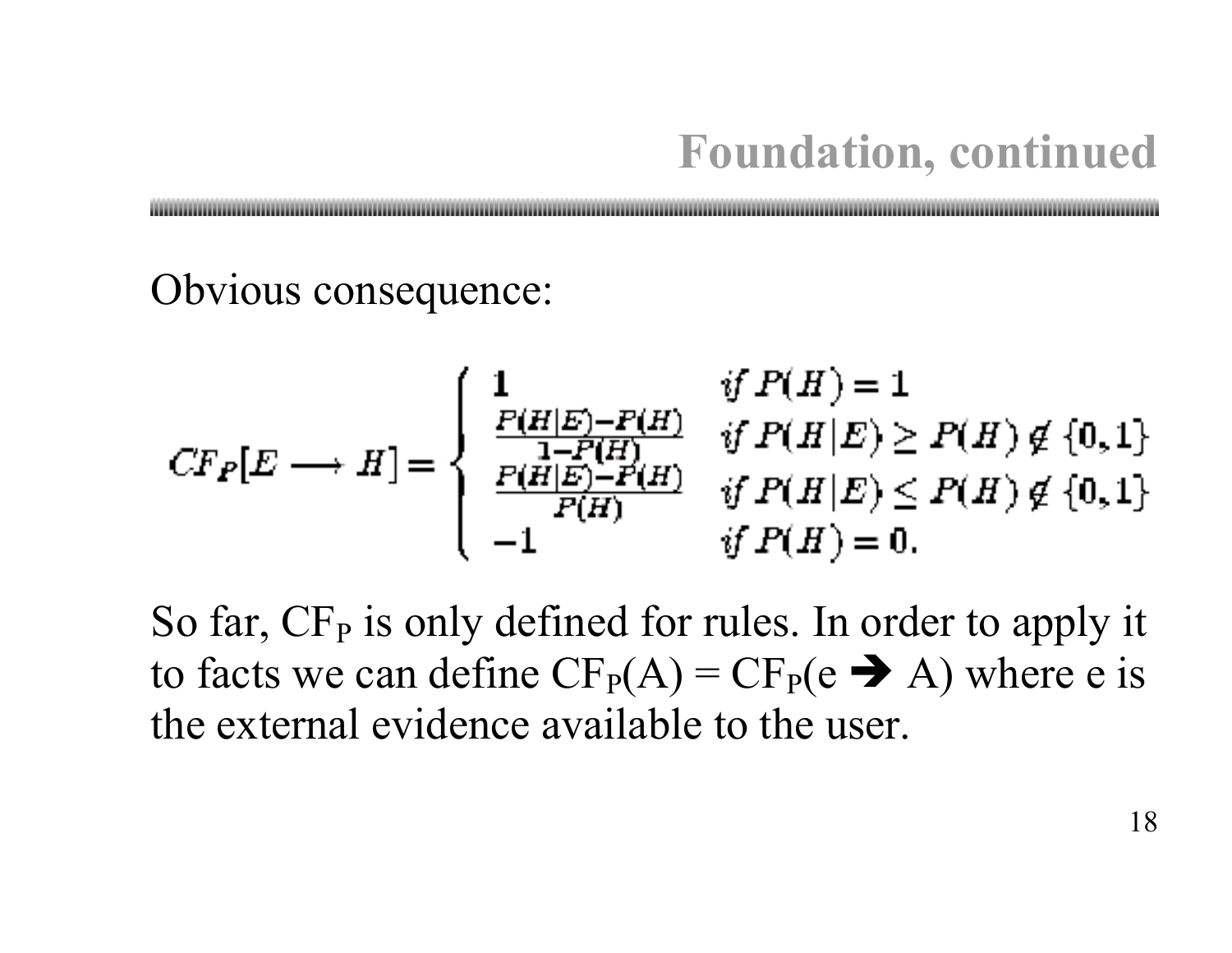It can be shown that, given the above probabilistic interpretation of CF's , the propagation rules of the CT model are only valid under trivializing assumptions.

Perhaps they are reasonable approximations in some cases. The following example shows that this is a rather weak line of defence.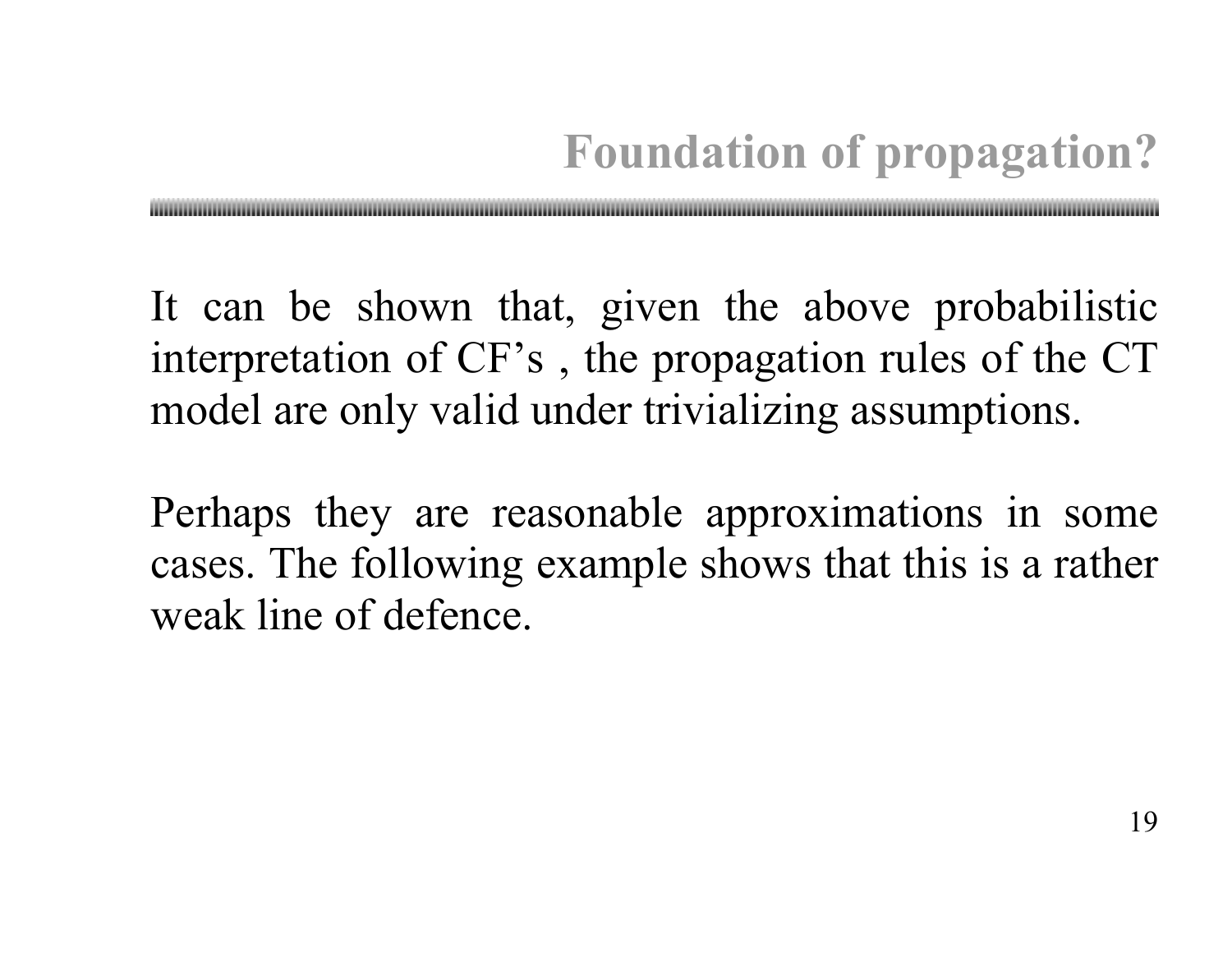#### **Counterexample**

Let  $\Omega = \{1,2,3,4,5,6\}$ . Then define for every  $X \subseteq \Omega$ ,  $P(X) = |X|/6.$ 

Assume the user's evidence E is represented by {1,2}. Further, assume A is represented by  $\{1\}$  and B is represented by  $\{2\}$ .

Then  $CF_P(A) = CF_P(E \rightarrow A) = (1/2 - 1/6)/(1-1/6) = 0.4$ . Similarly,  $CF<sub>P</sub>(B) = 0.4$ .

If  $CF<sub>P</sub>(A) = CF<sub>P</sub>(B) = 0.4$ , then according to the propagation rules  $CF(A \wedge B) = CF(A \vee B) = 0.4$ .

However,  $CF_P(A \wedge B) = -1$  and  $CF_P(A \vee B) = 1$ .